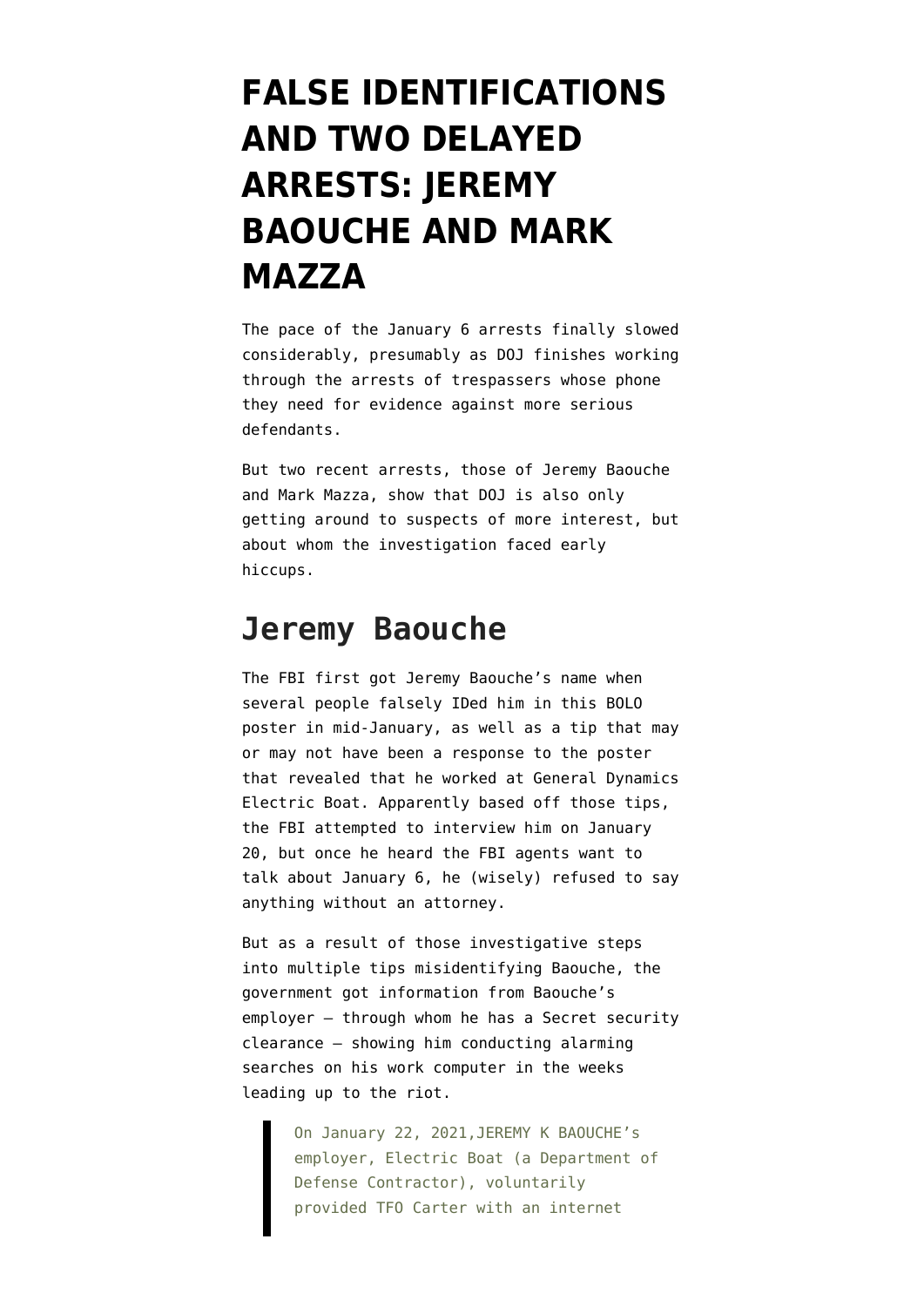search history from BAOUCHE's work computer from December 1, 2020, until January 20, 2021. They also provided the security banner that all employees see when they use a computer at Electric Boat that states it is subject to search by the employer. In BAOUCHE's search history there were searches on topics including the inauguration, the U.S. Capitol building layout, guns, rifle scopes, lasers, Trump protests, FBI Capitol, and searches for jobs in the western U.S. It should be noted that BAOUCHE has a secret security clearance as part of his employment.

The affidavit doesn't say whether the inquiries by the FBI led Electric Boat to look more closely and offer this up or whether the FBI asked for it.

At some point, the FBI obtained the Google GeoFence location for Baouche, showing his movements outside and then inside the building.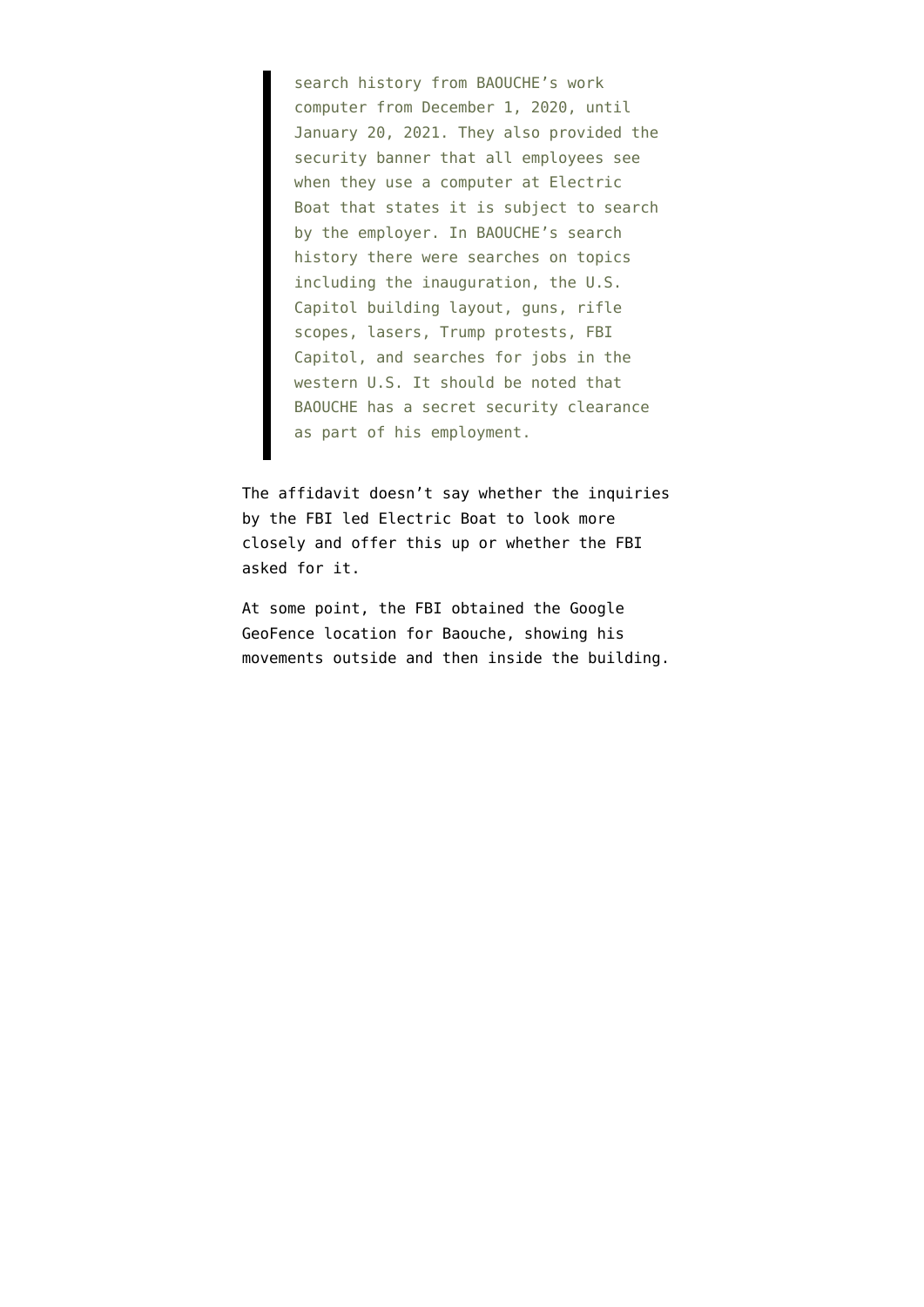

That alerted the FBI which videos to check, and from that, they found a picture of Baouche inside the Capitol that matched what he was wearing in a picture — they include this without explanation — "in a social media post standing with Roger Stone on January 5, 2021."

On March 1, Grayson Sherrill, [was arrested](https://www.justice.gov/usao-dc/case-multi-defendant/file/1379331/download) (he was identified by his family members). He was one of the guys shown in the BOLO mistakenly identified as Baouche. On March 16, Elliot Bishai, the guy confused with Baouche, [was](https://storage.courtlistener.com/recap/gov.uscourts.dcd.228887/gov.uscourts.dcd.228887.1.1.pdf) [arrested.](https://storage.courtlistener.com/recap/gov.uscourts.dcd.228887/gov.uscourts.dcd.228887.1.1.pdf) But by that point, the FBI had already confirmed that Baouche had also attended the riot, and so, after what started as misidentifications, he would end up being arrested himself.

On April 30, one of Baouche's co-workers not only identified him from a surveillance video still showing him, but also described that he always cuffs his pants. One of the FBI agents who had tried to interview Baouche had noted that his pants were cuffed. The same witness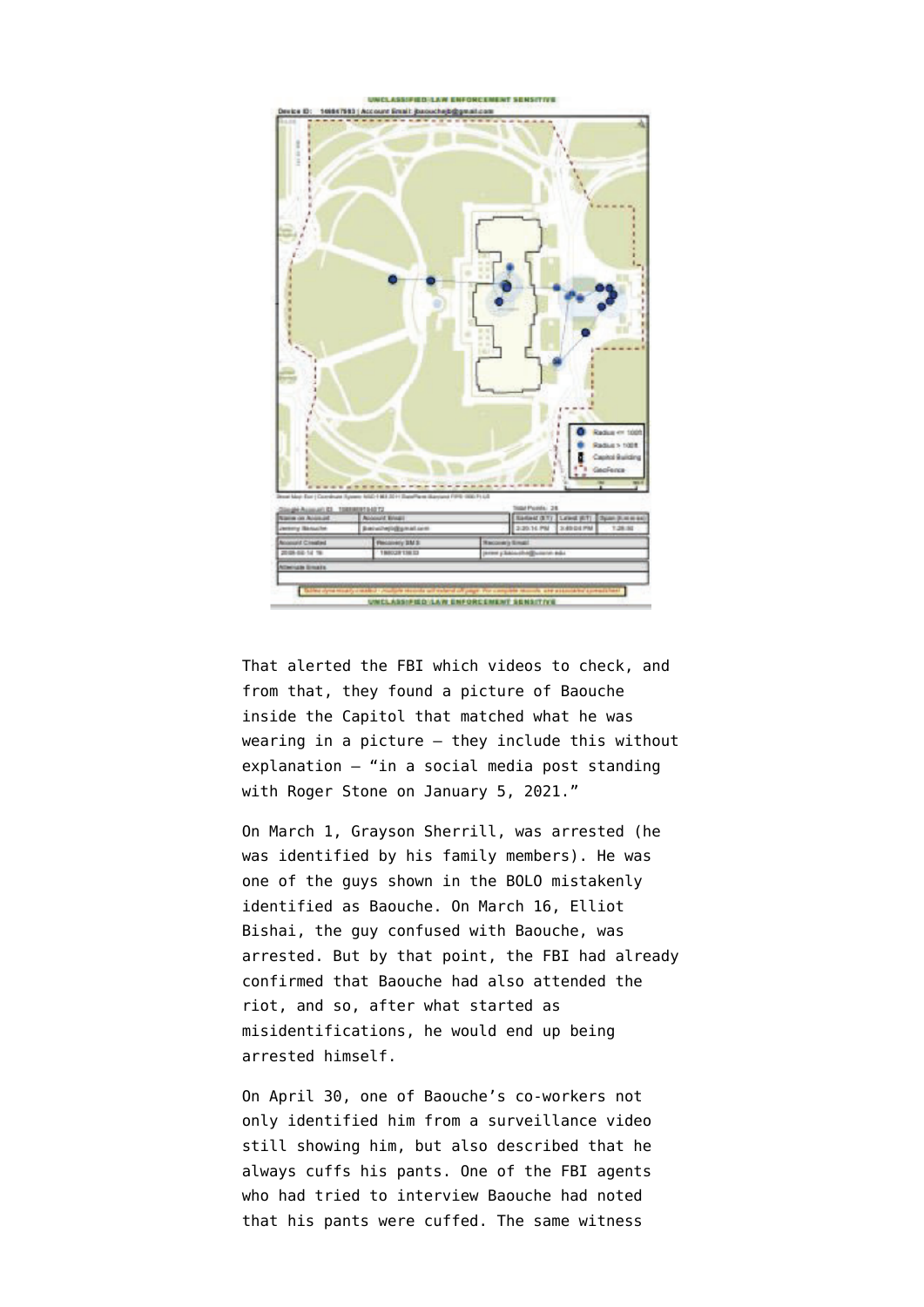described that Baouche had lied about why he took off from work on January 5 and 6, claiming he was going fishing with his grandfather in January.

> W-2 then said he recalled BAOUCHE taking off January 5, 2021 and January 6, 2021. W-2 said that BAOUCHE told him he was going fishing with his grandfather. W-2 said he thought this was strange to go fishing with a grandfather in January, but then thought maybe it was ice fishing.

In August, FBI obtained the full report from the warrant on Baouche's Google account. The arrest affidavit describes evidence corroborating that Baouche traveled to DC.

> On approximately August 4, 2021, TFO Banwell completed a review of the Cellbrite report from the BAOUCHE Google search warrant which was submitted in this investigation. TFO Banwell reviewed the material provided from Google from November 2020 until June 2021.

> Information obtained through Google on BAOUCHE'S account includes videos that appear to be taken from his phone from inside and outside of the U.S. Capitol on January 6, 2021, and photos of him with location data in Washington, D.C. on January 5, 2021. Also found was an email confirmation of a motel reservation in the name of JEREMY BAOUCHE for the Red Roof Inn Plus, in Washington, D.C. with check in on January 5, 2021 and check out on January 6, 2021. Furthert [sic] investigation revealed that BAOUCHE purchased a Promegaphone rechargeable battery and Pyle megaphone 50-watt siren bullhorn speaker with detachable microphone and lightweight strap sometime between November 22, 2020 and December 26, 2020,. The description matches the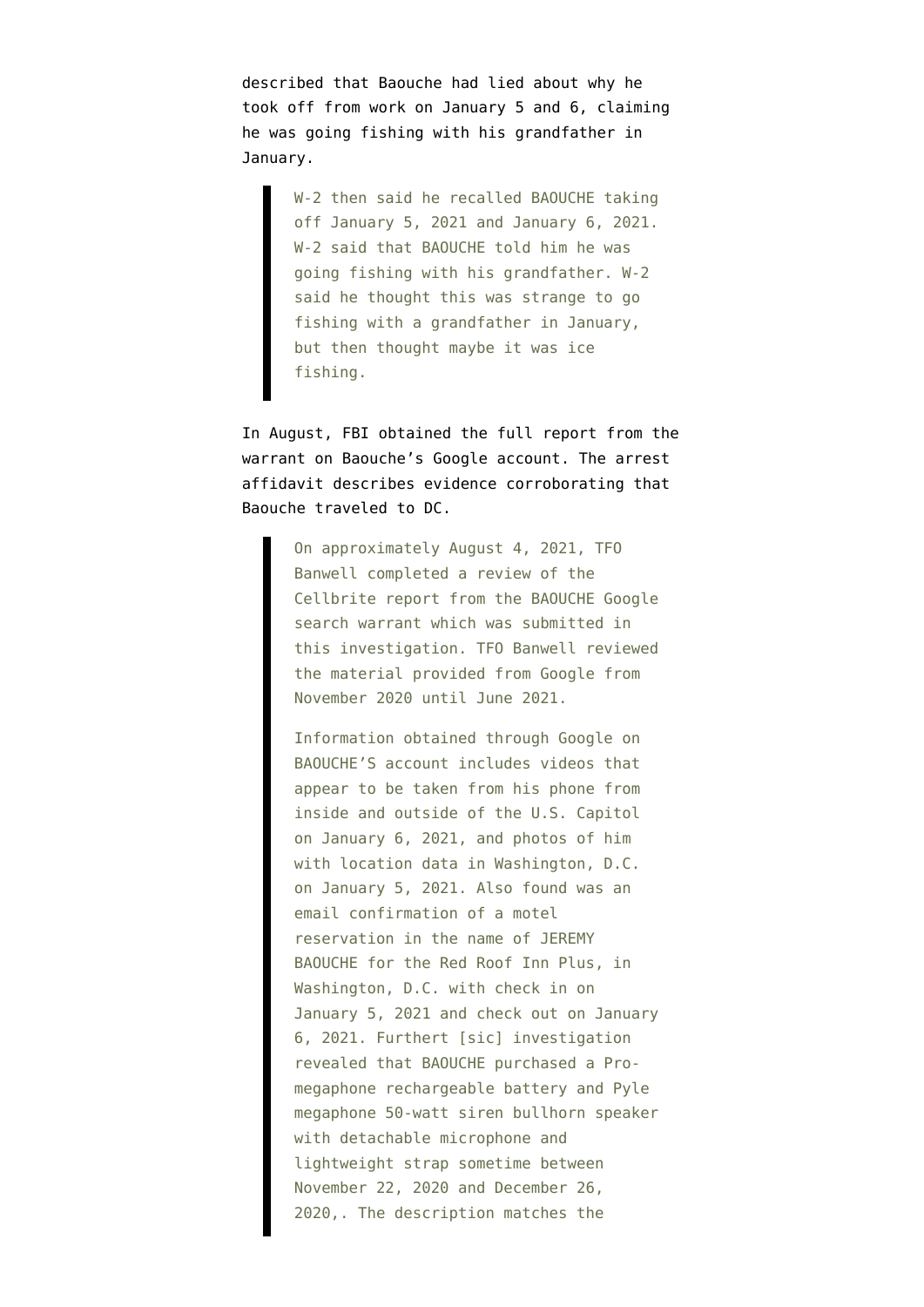## bullhorn BAOUCHE was seen carrying inside the Capitol.

But the arrest affidavit doesn't explain whether Baouche conducted similarly alarming searches from his own computer.

It's unclear whether there's more to Baouche's searches, his bullhorn purchase by Christmas, the two people who accompanied him to the riot, or his picture with Roger Stone. But what started as a mistake turned ultimately led to his arrest.

## **Mark Mazza**

The FBI first identified Mazza on January 28 after the ATF alerted them that a gun that had been seized when it fell out of the waistband of a person who was fighting with cops on January 6 had been reported stolen by Mazza.

Mazza had claimed that the gun was stolen from a rental car in the parking lot of the Hard Rock Casino in Cincinnati sometime on January 6, after which, Mazza falsely told local cops, he returned to his home Indiana. But a location warrant obtained on Mazza's phone in February showed that he had in fact driven through Ohio to DC for the riot. And a public review of Mazza's Twitter account showed that he had replied to Don Jr and others linking a video from the riot.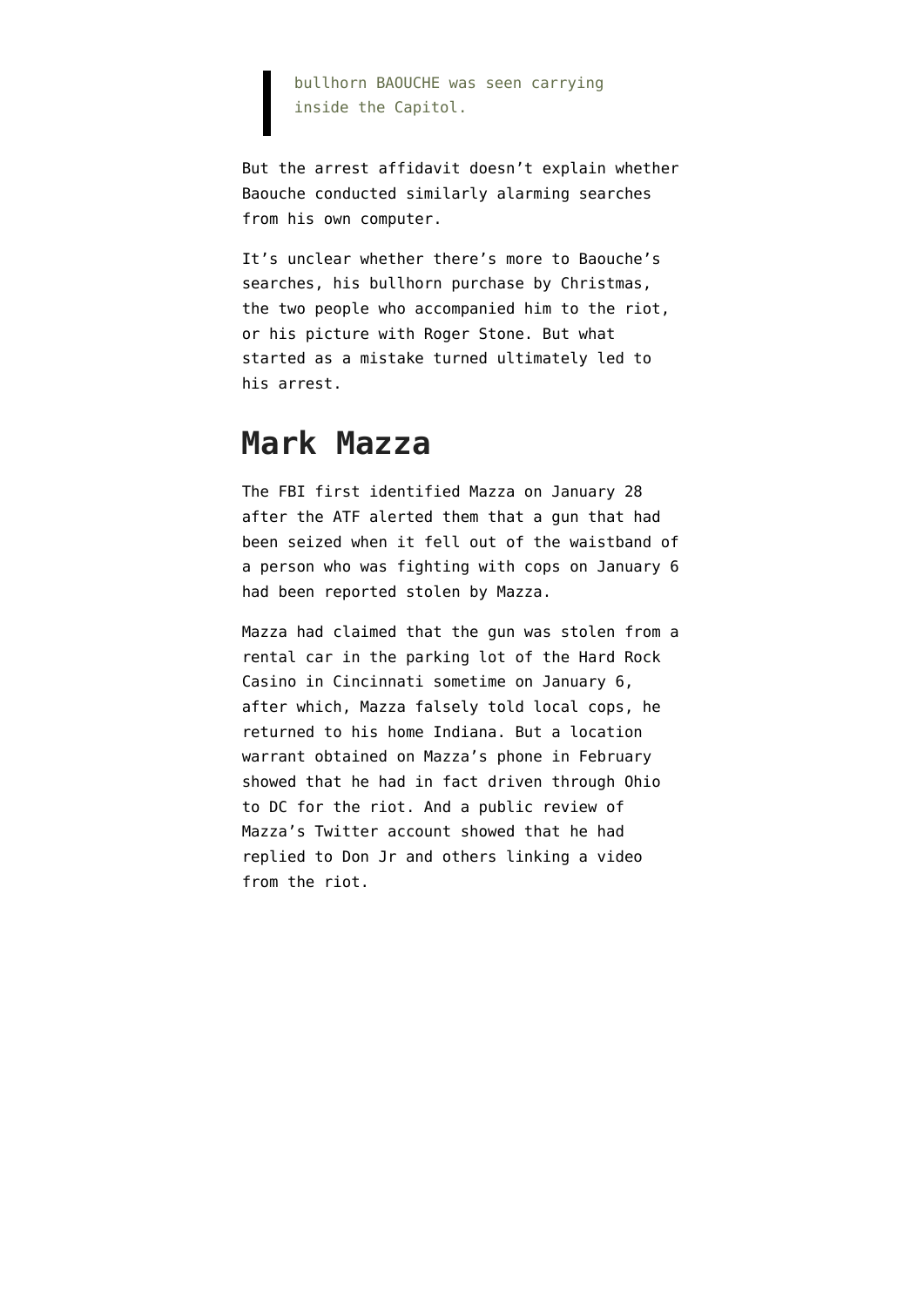

A search warrant served on Twitter (the arrest affidavit doesn't reveal its date) yielded selfies from the riot, as well.

On March 25, the FBI interviewed Mazza on his front porch in Shelbyville, IN. He admitted he had been at the riot and provided some details loosely resembling what video analysis would later show. But he claimed he had lost the gun while in the Lower West Tunnel, where video evidence placed him after the gun had already seized by the cop. And he denied assaulting any cop, even though video evidence showed someone believed to be him fighting with cops, armed with a baton. He also suggested that had he seen Nancy Pelosi that day he might have done something that would have gotten him arrested a lot quicker.

> MAZZA was asked "Is there anything you told us that you want to change or add to?" MAZZA replied "It was cold as hell that day, that whole three days. … never did get to talk to Nancy … I thought Nan and I would hit it off." And "I was glad I didn't because you'd be here for